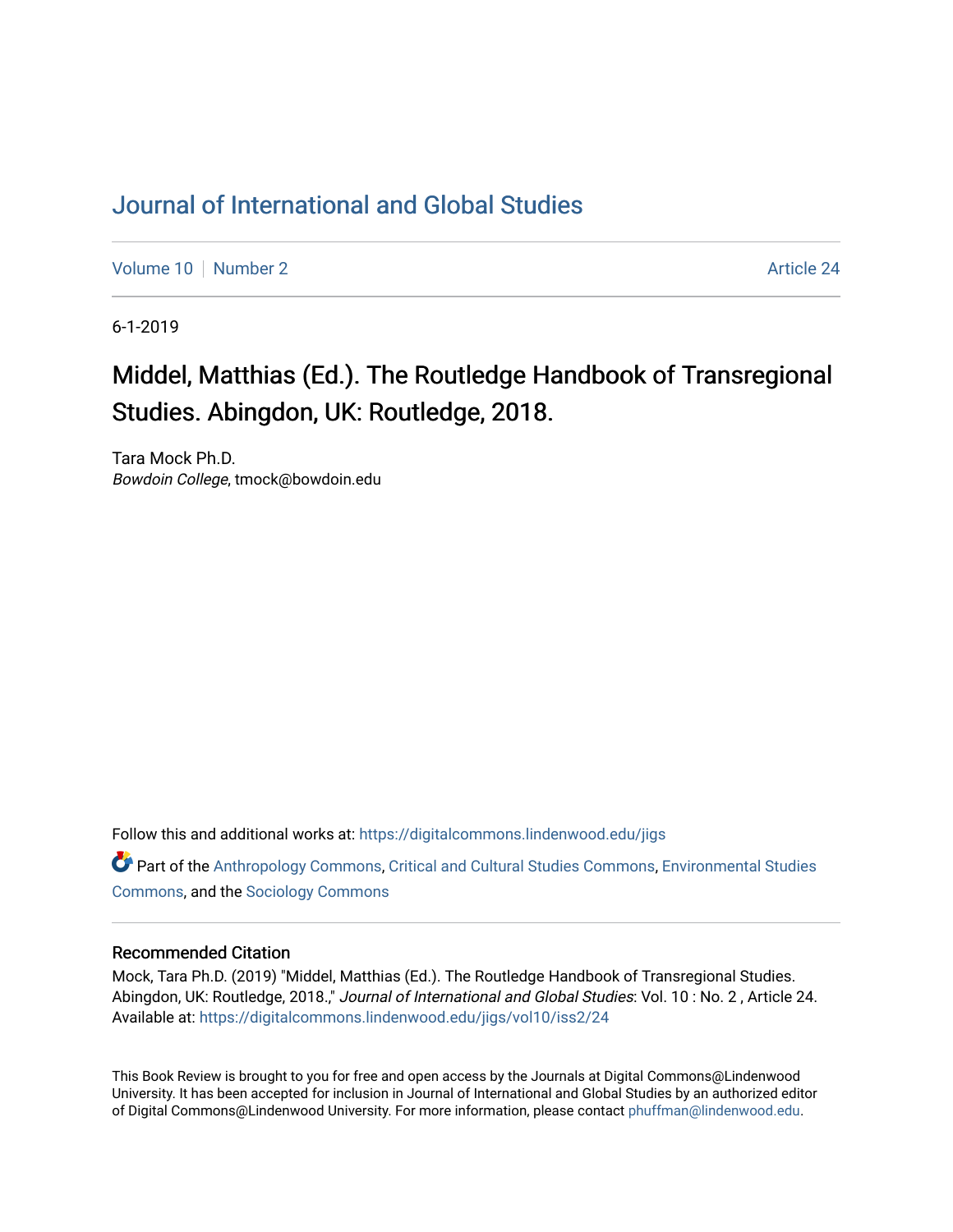## **Middel, Matthias (Ed.).** *The Routledge Handbook of Transregional Studies***. Abingdon, UK: Routledge, 2018.**

In *The Routledge Handbook of Transregional Studies,* part of the Routledge History Handbooks series, editor Matthias Middell and the text's other contributors propose a new way of viewing the historical and contemporary spatial connections and practices of continuity and change between and amongst individuals and communities using the region as a unit of analysis. The volume purports to escape the confines of global and area studies through a sustained focus on reconceptualizing and respatializing the highly complex systems and processes underpinning global capital accumulation. Manfred B. Steger distinguishes transregional studies from global studies as follows:

The basic unit of analysis in transregional studies (TS) is the region, whereas global studies (GS) puts worldwide interconnectivity at the centre of its conceptual framework. Similar to GS, however, TS shows a special concern for bringing previously separately studied areas into closer contact with each other by reaching out to other fields such as global history, migration studies, globally comparative urban studies, and other offshoots from the traditional social sciences and humanities reacting to the same challenge of 'studying entanglements.' (p. 612)

Focusing primarily on developments within Europe and between Europe and Asia, the authors argue for considering transregional studies as a viable compliment to the theoretical and methodological fundament of global and area studies and other traditional, established disciplines.

The Handbook brings together a coterie of principally German scholars from such diverse fields as economic geography, international law, theatre, and African Studies. In seventy-one concise chapters organized into ten sections, the hefty reference introduces the reader to a surfeit of methodological approaches, theories, and historiographies relative to issues of globalization, geographies, colonialism and post-coloniality, international organizations, religions and religious movements, and transcultural studies. The volume presents a capacious view of transregional studies, tracing its origins and utility in spaces as disparate as the Balkans, the United States, and the Pacific. The authors are keenly focused on interrogating relations between and amongst states and regions. Transregional studies, Middell contends in the Handbook's introduction, reconceptualizes globalization and its outcomes through a sustained focus on interlinking systems of interaction: ecological, social, political, economic. The interconnectedness of these systems and their effect on the natural world is an unorthodox inclusion to the text and one which serves to distinguish it positively from other scholarship on the subject. Middell et al. describe how spaces and people become transregional through a circuit of identarian, capital, and spatial mobilities, providing historiographical overviews of the phenomenon; examine the economic, social, and cultural factors driving the movement of peoples; and discuss the impact of colonialism and post-coloniality on indigenous groups. One of the tome's strengths lies in establishing that many of the extant transregional connections between states possess deep historical roots that continue to influence their development. The chapter "Languages and Spaces" by Jurgen Erfurt's is but one contribution in which such connections are illustrated.

Despite a stated desire for 'respatialization' and the introduction of transregional perspectives in the making of globality, the text is less than fully successful in decentering Europe and demonstrating a truly global approach to transregional studies. While individual